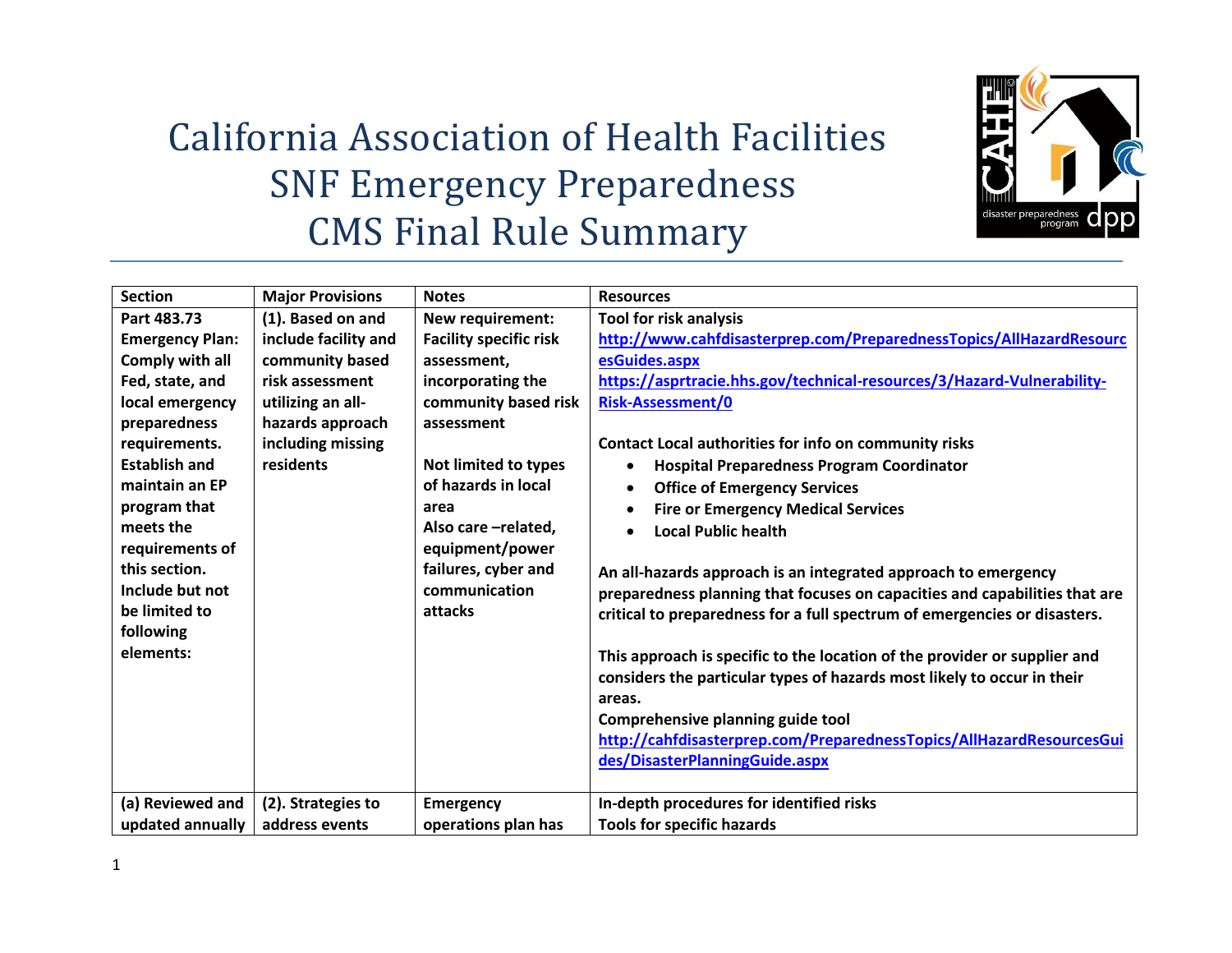| and do the | identified in risk              | to be tied to specific                      | http://www.cahfdisasterprep.com/PreparednessTopics.aspx                                                          |
|------------|---------------------------------|---------------------------------------------|------------------------------------------------------------------------------------------------------------------|
| following: | assessment                      | risks                                       | https://asprtracie.hhs.gov/technical-resources/52/Long-term-Care-                                                |
|            |                                 |                                             | <b>Facilities/52</b>                                                                                             |
|            |                                 |                                             | https://asprtracie.hhs.gov/technical-resources/36/Natural-Disasters/0                                            |
|            |                                 |                                             |                                                                                                                  |
|            | (3). Address facility           | New requirement:                            | Resident -specific risk assessment will be done on your typical population                                       |
|            | population                      | <b>Resident - specific</b>                  | and must address the unique needs they would have in an emergency                                                |
|            | including persons-              | and service specific                        |                                                                                                                  |
|            | at-risk, types of               | risks.                                      | <b>Business Continuity Plan template</b>                                                                         |
|            | service provided in             |                                             | http://www.cahfdisasterprep.com/PreparednessTopics/AllHazardResourc                                              |
|            | an emergency,                   | <b>Continuity of</b>                        | esGuides/PlanningTemplatesChecklists.aspx                                                                        |
|            | continuity of                   | operations with                             |                                                                                                                  |
|            | operations,                     | succession planning                         |                                                                                                                  |
|            | delegation of                   |                                             |                                                                                                                  |
|            | authority,                      |                                             |                                                                                                                  |
|            | succession plans                |                                             |                                                                                                                  |
|            |                                 |                                             |                                                                                                                  |
|            | (4.) Include process            | New requirement:                            | Develop a method to document the contact and participation with local<br>officials.                              |
|            | for ensuring<br>cooperation and | Local state prep<br>officials - process for |                                                                                                                  |
|            | collaboration with              | ensuring                                    | Could be a letter, a signature on your plan, and agenda and attendance<br>sheet from meetings attended with them |
|            | local, tribal,                  | cooperation/collabor                        |                                                                                                                  |
|            | regional, state or              | ation                                       | Local Healthcare Coalitions are convened in most counties for the                                                |
|            | fed emergency prep              |                                             | purposes of integrated planning. Ask your local or state emergency                                               |
|            | officials to                    | <b>Integrated response</b>                  | officials or possibly the health and safety officer of the local hospital how                                    |
|            | maintain an                     |                                             | to find out more about the local coalition                                                                       |
|            | integrated response             | communication                               | https://www.cms.gov/Medicare/Provider-Enrollment-and-                                                            |
|            | during disaster or              | channels/contacts for                       | Certification/SurveyCertEmergPrep/Downloads/By-Name-by-State-                                                    |
|            | emergency,                      | during event                                | <b>Healthcare-Coalitions.pdf</b>                                                                                 |
|            | including                       |                                             |                                                                                                                  |
|            | documentation of                | participation in                            | Need to add a 24/7 contact for emergencies in addition to 911. Also                                              |
|            | the LTC facility's              | planning                                    | consider alternate method of contact if phones are out                                                           |
|            | efforts to contact              |                                             | https://asprtracie.hhs.gov/technical-resources/78/Communication-                                                 |
|            | such officials and              |                                             | Systems/0                                                                                                        |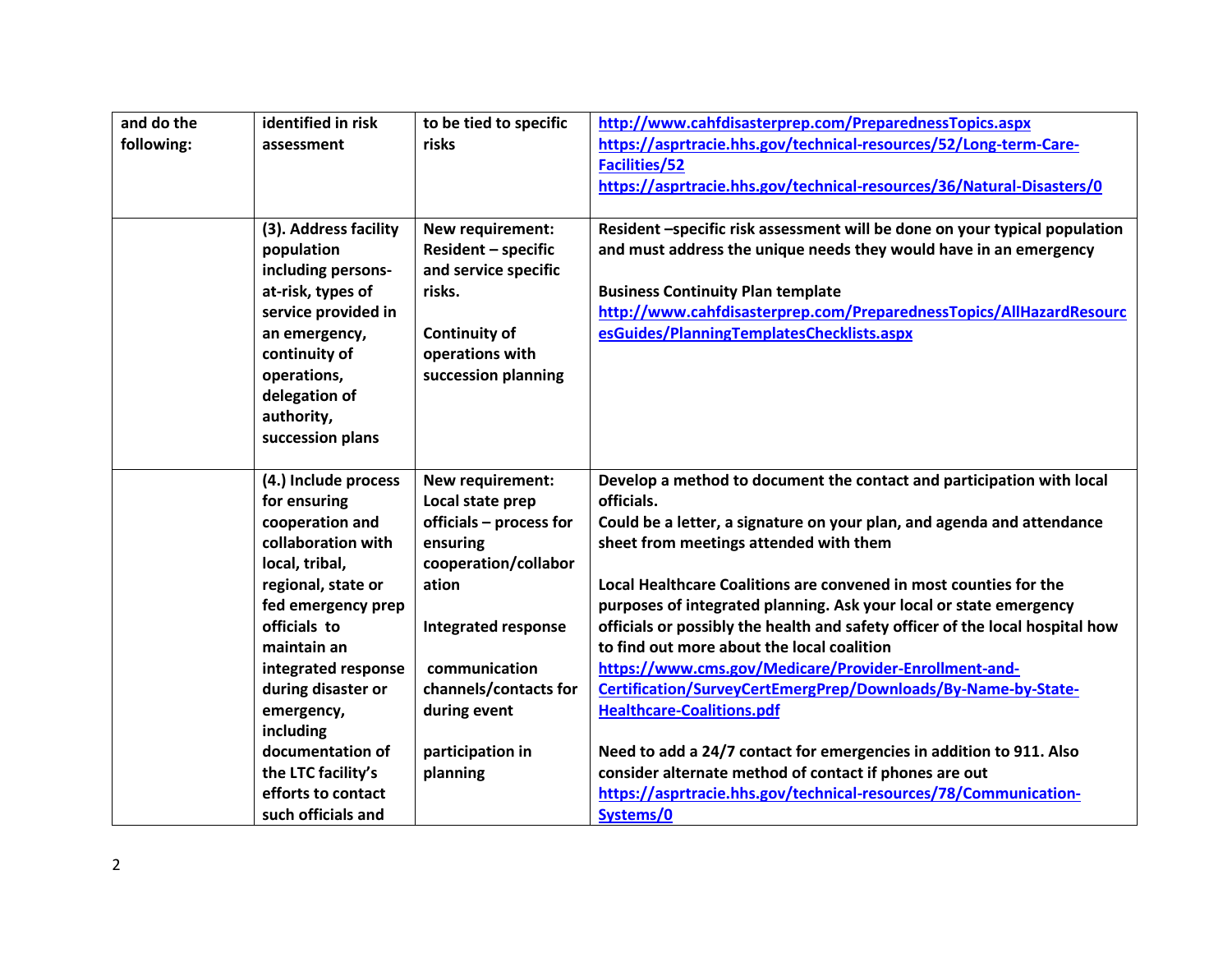| (b) Policies and<br><b>Procedures</b>                                                         | when applicable of<br>its participation in<br>collaborative/coope<br>rative planning<br>(1.) Provision of<br>subsistence needs | <b>Staff is new</b><br>requirement                                                               | No amount of supplies specified by CMS but will be determined by the<br>facility and based on their risk assessment.                                                                                                                                                                                                       |
|-----------------------------------------------------------------------------------------------|--------------------------------------------------------------------------------------------------------------------------------|--------------------------------------------------------------------------------------------------|----------------------------------------------------------------------------------------------------------------------------------------------------------------------------------------------------------------------------------------------------------------------------------------------------------------------------|
| <b>Based on risk</b><br>assessment and<br>communication<br>plan                               | for staff and<br>residents, whether<br>evac or shelter in<br>place including but<br>not limited to the<br>following            | <b>Taking subsistence</b><br>along during evac also<br>new                                       | Suggest involve dietary consultant to address amounts, types of supplies,<br>storage for Shelter in Place and evacuation at least until residents are in<br>the receiving health care facility.<br>http://cahfdisasterprep.com/PreparednessTopics/AllHazardResourcesGui<br>des/EmergencyFoodWater.aspx                     |
| P&Ps must be<br>reviewed and<br>updated at least<br>annually and<br>address the<br>following: | i. Food, water,<br>medical and<br>pharmaceutical<br>supplies                                                                   | <b>Pharmaceuticals new</b>                                                                       | Medications - Suggest this be researched with medical director,<br>pharmacies and insurance plans which medications are critical to have,<br>and how to stockpile and/or resupply meds<br>If stockpiled need to develop system for how to store, and control access.                                                       |
|                                                                                               | ii. Alternate sources<br>of energy to<br>maintain:<br>A] Temps to protect                                                      | New requirement for<br>sewage and waste<br>systems, along with<br>the need to maintain           | CMS clarifies - "Alternate sources of energy depend on the resources<br>available to a facility, such as battery-operated lights, propane lights, or<br>heating, in order to meet the needs of a facility during an emergency.                                                                                             |
|                                                                                               | resident health and<br>safety and safe<br>storage of<br>provisions<br><b>B] Emergency</b><br>lighting                          | temps for residents<br>and storage of<br>provisions<br>Some facilities may<br>have to replace    | We would encourage facilities to confer with local health department and<br>emergency management officials, as well as and healthcare coalitions, to<br>determine the types and duration of energy sources that could be<br>available to assist them in providing care to their patient population<br>during an emergency. |
|                                                                                               | C] Fire detection,<br>extinguishing, and<br>alarms systems<br>D] Sewage and                                                    | generators if their risk<br>assessment indicates<br>that a generator is<br>required to meet this | As part of the risk assessment planning, facilities should<br>determine the feasibility of relying on these sources and plan accordingly"<br>"the provision and restoration of sewage and waste disposal systems                                                                                                           |
|                                                                                               | waste systems                                                                                                                  | need and the addition                                                                            | could be beyond the operational control of some providers.                                                                                                                                                                                                                                                                 |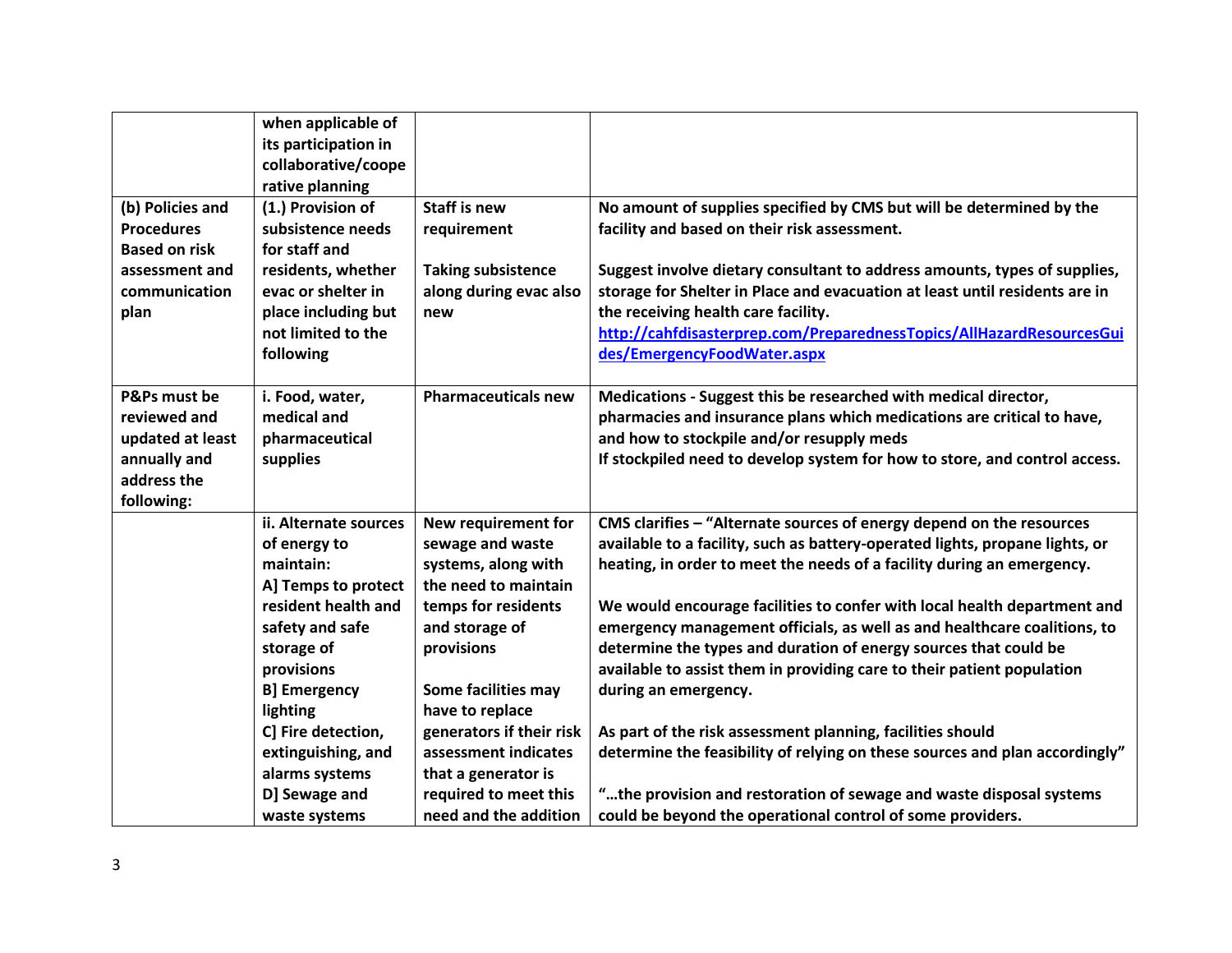|                   |                       | of these mechanical       | However, we are not requiring LTC facilities to have onsite treatment of   |
|-------------------|-----------------------|---------------------------|----------------------------------------------------------------------------|
|                   |                       | systems is too large of   | sewage or to be responsible for public services. LTC facilities would only |
|                   |                       | a load to add to the      | be required to make provisions for maintaining the necessary services".    |
|                   |                       | transfer switch or        |                                                                            |
|                   |                       | generator.                |                                                                            |
|                   | (2.) A system to      | Now includes on-duty      | Tracking logs for residents Emergency Operations Plan Template (EOP)       |
|                   | track the location of | staff                     |                                                                            |
|                   | on-duty staff and     |                           | http://www.cahfdisasterprep.com/PreparednessTopics/AllHazardResourc        |
|                   | sheltered residents   |                           | esGuides/PlanningTemplatesChecklists.aspx                                  |
|                   | in the LTC facility's |                           |                                                                            |
|                   | care and after        |                           | These could be adapted for tracking on-duty staff                          |
|                   | emergency.            |                           |                                                                            |
|                   |                       |                           |                                                                            |
|                   | If on-duty staff and  |                           |                                                                            |
|                   | sheltered residents   |                           |                                                                            |
|                   | are relocated         |                           |                                                                            |
|                   | during emergency,     |                           |                                                                            |
|                   | must document the     |                           |                                                                            |
|                   | specific names and    |                           |                                                                            |
|                   | location or the       |                           |                                                                            |
|                   | receiving facility or |                           |                                                                            |
|                   | other location        |                           |                                                                            |
| (b) Policies and  | (3.) Safe evacuation  | <b>Expanded</b>           | EOP template has full section on evacuation                                |
| <b>Procedures</b> | includes:             | requirements specify      | http://www.cahfdisasterprep.com/PreparednessTopics/AllHazardResourc        |
| continued         | care and treatment    | beyond just the           | esGuides/PlanningTemplatesChecklists.aspx                                  |
|                   | of evacuees; staff    | movement of               |                                                                            |
|                   | responsibilities;     | residents                 | Nursing Home Incident Command is a good foundational tool for all          |
|                   | transportation;       | (transportation and       | complex response procedures                                                |
|                   | ID evac location(s);  | relocation site) but      | http://www.cahfdisasterprep.com/NHICS.aspx                                 |
|                   | primary and           | also a plan for their     |                                                                            |
|                   | alternate means of    | care along the way        | other tools                                                                |
|                   | communication         | and in relocation site.   | http://cahfdisasterprep.com/PreparednessTopics/ResponsePlanning.aspx       |
|                   | with external         | <b>Communication with</b> |                                                                            |
|                   |                       | external sources of       |                                                                            |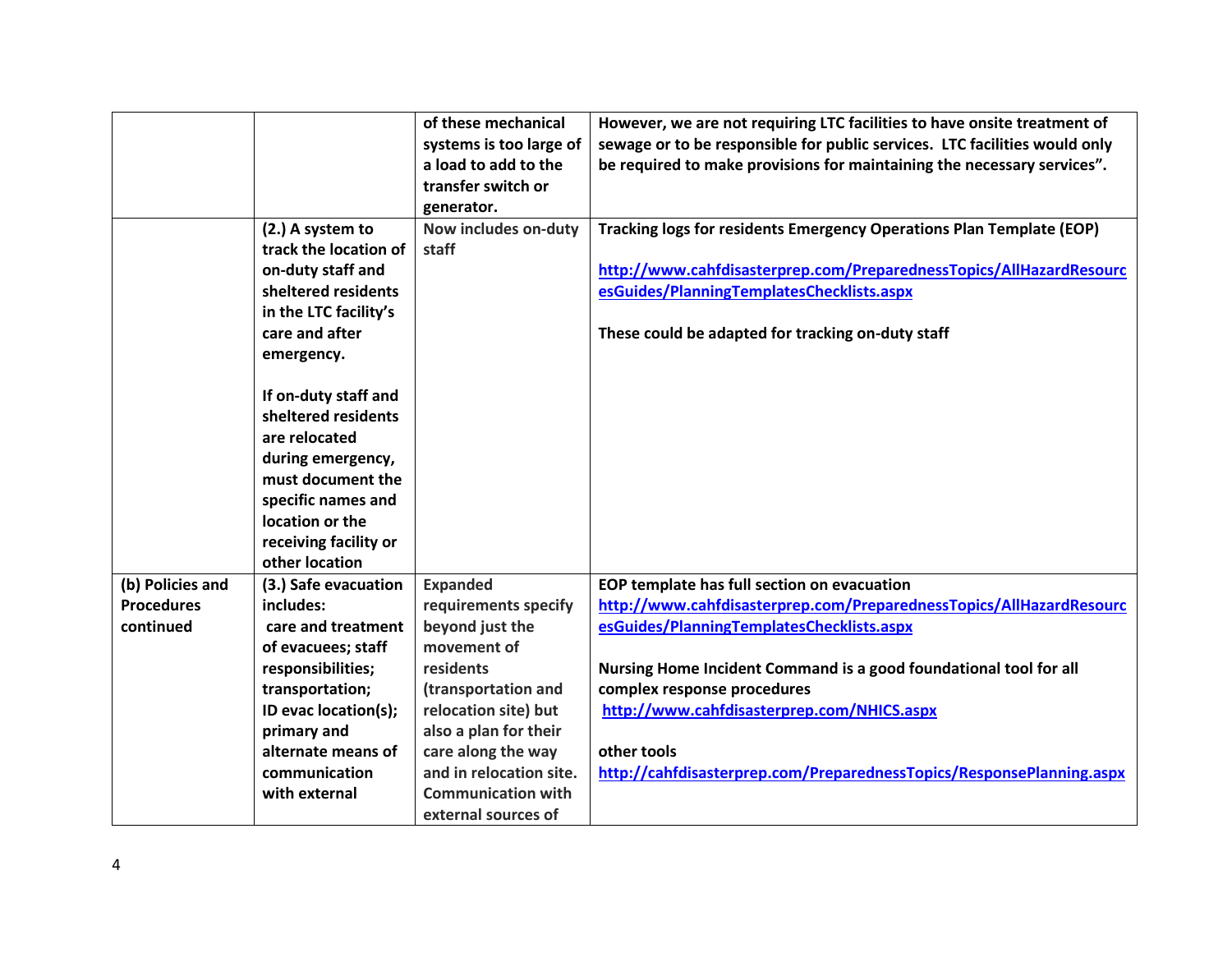| sources of            | assistance involves         | https://asprtracie.hhs.gov/technical-resources/57/Healthcare-Facility-        |
|-----------------------|-----------------------------|-------------------------------------------------------------------------------|
| assistance            | devices and access to       | <b>Evacuation-Sheltering/57</b>                                               |
|                       | the contact info.           |                                                                               |
| (4.) Means to         | <b>Expanded</b>             | <b>Shelter in Place Planning Guide</b>                                        |
| shelter in place for  | requirement. Staff          | https://www.ahcancal.org/facility_operations/disaster_planning/Docume         |
| residents, staff,     | and volunteers              | nts/SIP Guidebook Final.pdf                                                   |
| volunteers who        |                             |                                                                               |
| remain in the LTC     |                             |                                                                               |
| <b>Facility</b>       |                             |                                                                               |
| (5.) System of        | <b>Expanded</b>             | Develop this procedure with facility's privacy office to ensure that HIPPA    |
| medical               | requirement.                | is maintained.                                                                |
| documentation that    | <b>Preservation and</b>     |                                                                               |
| preserves,            | access of medical           | CMS has stated this is flexible because of wide range of record keeping       |
| resident's            | documentation not           | systems.                                                                      |
| information,          | addressed before at         | This needs to reflect the risk assessment for each facility.                  |
| protects              | state or fed level.         |                                                                               |
| confidentiality of    | $EHR - access$ may be       | If flood or fire are major risks for examples, a plan to relocate all medical |
| resident              | issue                       | records would be expected.                                                    |
| information, and      | <b>Non EHR-</b>             |                                                                               |
| secures and           | preservation may be         |                                                                               |
| maintains the         | issue                       |                                                                               |
| availability of       |                             |                                                                               |
| records               |                             |                                                                               |
| $(6.)$ Use of         | New requirement             | <b>Emergency Staffing strategies</b>                                          |
| volunteers in an      | Will need to utilize        | EOP template has full section on staffing                                     |
| emergency or other    | <b>MRCs</b>                 | http://www.cahfdisasterprep.com/PreparednessTopics/AllHazardResourc           |
| emergency staffing    | <b>ESAR-VP</b>              | esGuides/PlanningTemplatesChecklists.aspx                                     |
| strategies, including | <b>Surge strategies for</b> |                                                                               |
| the process and role  | staffing                    | https://asprtracie.hhs.gov/documents/tips-for-retaining-and-caring-for-       |
| for integration of    |                             | staff-after-disaster.pdf                                                      |
| state or federally    |                             |                                                                               |
| designated health     |                             | <b>Surge capacity tools</b>                                                   |
| care professionals    |                             | http://www.cahfdisasterprep.com/PreparednessTopics/SurgeCapacity.as           |
|                       |                             | px                                                                            |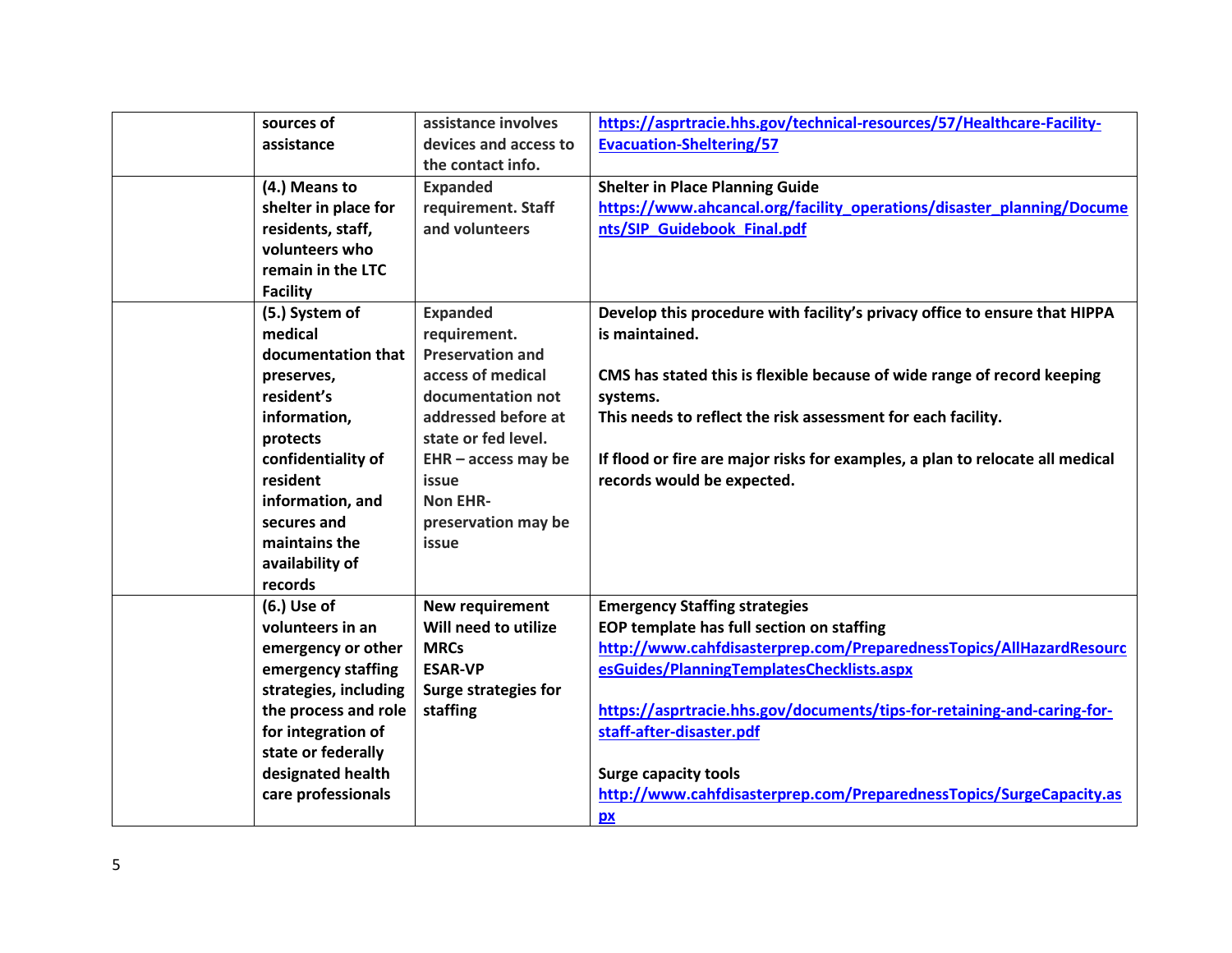|               | to address surge<br>needs in emergency                                                                                                                                                                                                          |                                                                                                                                                                                         | http://www.bepreparedcalifornia.ca.gov/cdphprograms/publichealthpro<br>grams/emergencypreparednessoffice/epoprogramsandservices/surge/sur<br>gestandardsandguidelines/documents/cdph ltc operational tools public<br>comment 020810.pdf<br>The availability and process for requesting health care emergency<br>volunteers needs to be explore at the local level.<br>The facility will need to develop policies and procedures for screening and<br>utilizing emergent volunteers. Forms and sample policy in the EOP<br>template<br>http://www.cahfdisasterprep.com/PreparednessTopics/AllHazardResourc<br>esGuides/PlanningTemplatesChecklists.aspx |
|---------------|-------------------------------------------------------------------------------------------------------------------------------------------------------------------------------------------------------------------------------------------------|-----------------------------------------------------------------------------------------------------------------------------------------------------------------------------------------|--------------------------------------------------------------------------------------------------------------------------------------------------------------------------------------------------------------------------------------------------------------------------------------------------------------------------------------------------------------------------------------------------------------------------------------------------------------------------------------------------------------------------------------------------------------------------------------------------------------------------------------------------------|
| (b.) P&P cont | (7). Develop<br>arrangements with<br>other LTC facilities<br>and other providers<br>to receive residents<br>in the event of<br>limitations or<br>cessation of<br>operations to<br>maintain the<br>continuity of<br>services to LTC<br>residents | <b>Expanded</b><br>requirement<br>Has been addressed<br>in state regs but not<br>extensively and not<br>previously addressed<br>by CMS                                                  | <b>EOP template</b><br>http://www.cahfdisasterprep.com/PreparednessTopics/AllHazardResourc<br>esGuides/PlanningTemplatesChecklists.aspx<br><b>Sample Memorandums of Understanding</b><br>http://cahfdisasterprep.com/PreparednessTopics/ResponsePlanning/Gui<br>detoMOUs.aspx                                                                                                                                                                                                                                                                                                                                                                          |
|               | 8. Role of LTC<br>facility under 1135<br>waiver in the<br>provision of care<br>and treatment at an<br>alternate care site<br>identified by<br>emergency                                                                                         | <b>New requirement</b><br><b>Policies and</b><br>procedures<br>developed for above<br>(b)(7) would probably<br>be the foundation<br><b>ACS are not licensed</b><br>health facilities so | <b>CMS FAQ Section K</b><br><b>CMS Guidance: Medicare FFS</b><br>http://cahfdisasterprep.com/PreparednessTopics/AllHazardResourcesGui<br>des/Regulatory.aspx<br>Need to refer to specific state regulations and local authorities regarding<br>the use of alternate care sites.                                                                                                                                                                                                                                                                                                                                                                        |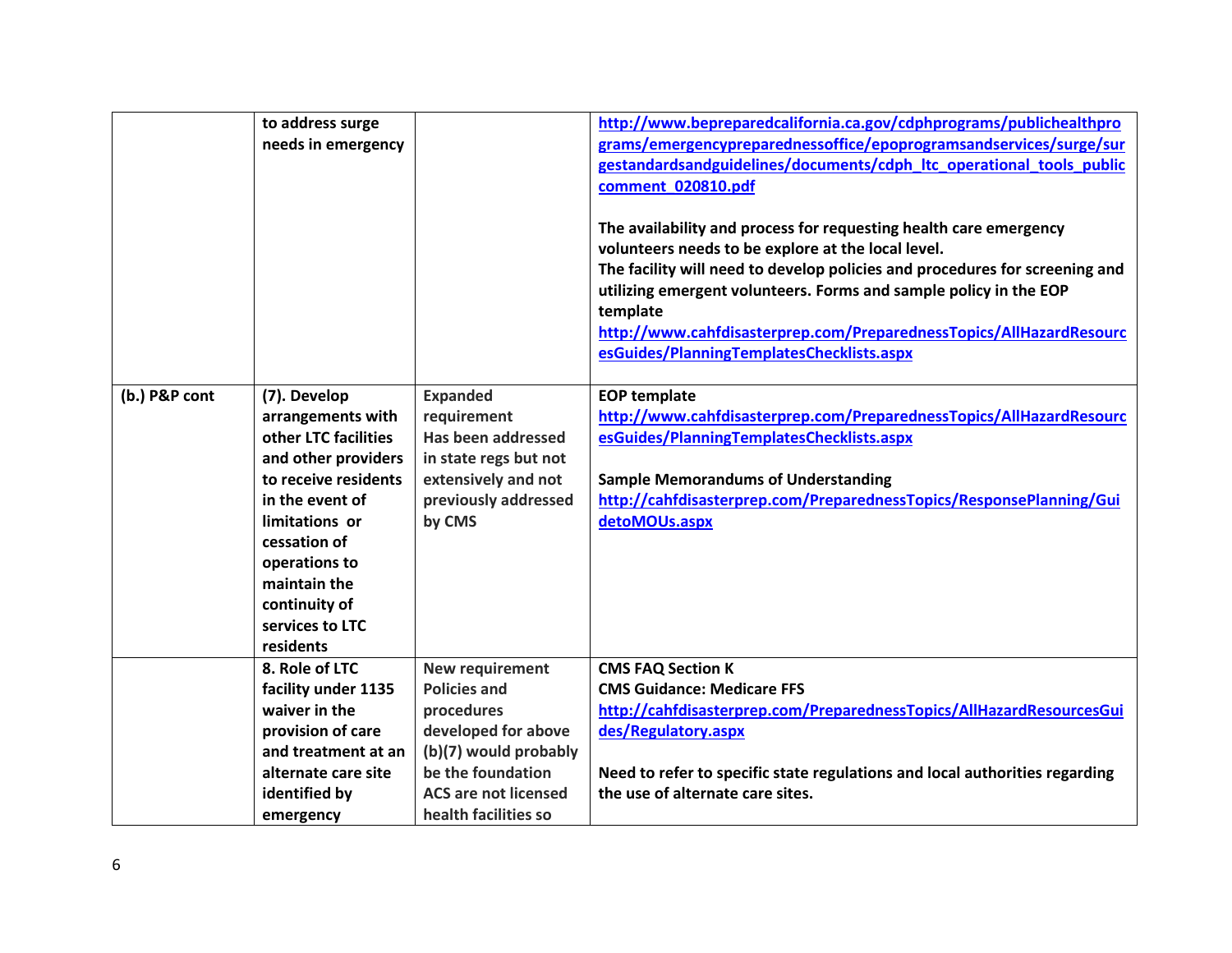|                  | management             | planning for               |                                                                          |
|------------------|------------------------|----------------------------|--------------------------------------------------------------------------|
|                  | officials              | equipment and              |                                                                          |
|                  |                        | supply needs would         |                                                                          |
|                  |                        | be extensive and           |                                                                          |
|                  |                        | complex                    |                                                                          |
| (c)              | (1.) Names and         | <b>New requirement to</b>  | <b>Communication plan guidance</b>                                       |
| Communication    | contact info for       | have formal plan.          | http://cahfdisasterprep.com/PreparednessTopics/AllHazardResourcesGui     |
| plan - Develop   | i. staff               | <b>Volunteers have not</b> | des/CommunicationTools.aspx                                              |
| and maintain     | ii. entities providing | been part of               |                                                                          |
| plan that        | services under         | expectation before         | <b>NHICS has tools for communication contact lists</b>                   |
| complies with    | arrangement            | this.                      | http://www.cahfdisasterprep.com/NHICS.aspx                               |
| Fed, State, and  | iii. resident's        |                            |                                                                          |
| local laws and   | physicians             |                            | EOP Template has sample P&P and contact lists                            |
| must be          | iv. other LTC          |                            | http://www.cahfdisasterprep.com/PreparednessTopics/AllHazardResourc      |
| reviewed and     | facilities             |                            | esGuides/PlanningTemplatesChecklists.aspx                                |
| updated annually | v. volunteers          |                            |                                                                          |
| and including:   |                        |                            | Needs to be expanded to include physicians and volunteers                |
|                  |                        |                            |                                                                          |
|                  | (2.) Contact info for: | <b>Expanded</b>            | <b>EOP Template</b>                                                      |
|                  | i. fed, state, tribal, | requirement except         | http://www.cahfdisasterprep.com/PreparednessTopics/AllHazardResourc      |
|                  | regional or local      | for L&C                    | esGuides/PlanningTemplatesChecklists.aspx                                |
|                  | emergency prep         |                            |                                                                          |
|                  | staff                  |                            | <b>Needs to include Ombudsman</b>                                        |
|                  | <b>ii. L&amp;C</b>     |                            |                                                                          |
|                  | iii. Ombudsman         |                            |                                                                          |
|                  | iv. other sources of   |                            |                                                                          |
|                  | assistance             |                            |                                                                          |
|                  | (3.) Primary and       | <b>Expanded</b>            | Cell phones could be alternate, but if tower down will need to have back |
|                  | alternate means for    | requirement. Call          | up                                                                       |
|                  |                        |                            | Local emergency web-based portal, internet, 2 way radios will need to be |
|                  | communication          | back list of for staff     |                                                                          |
|                  | with:                  | only specific              | explored by facility                                                     |
|                  | i. staff               | mentioned before in        |                                                                          |
|                  | ii. fed, state tribal  | state reg.                 | For more information about emergency communication planning:             |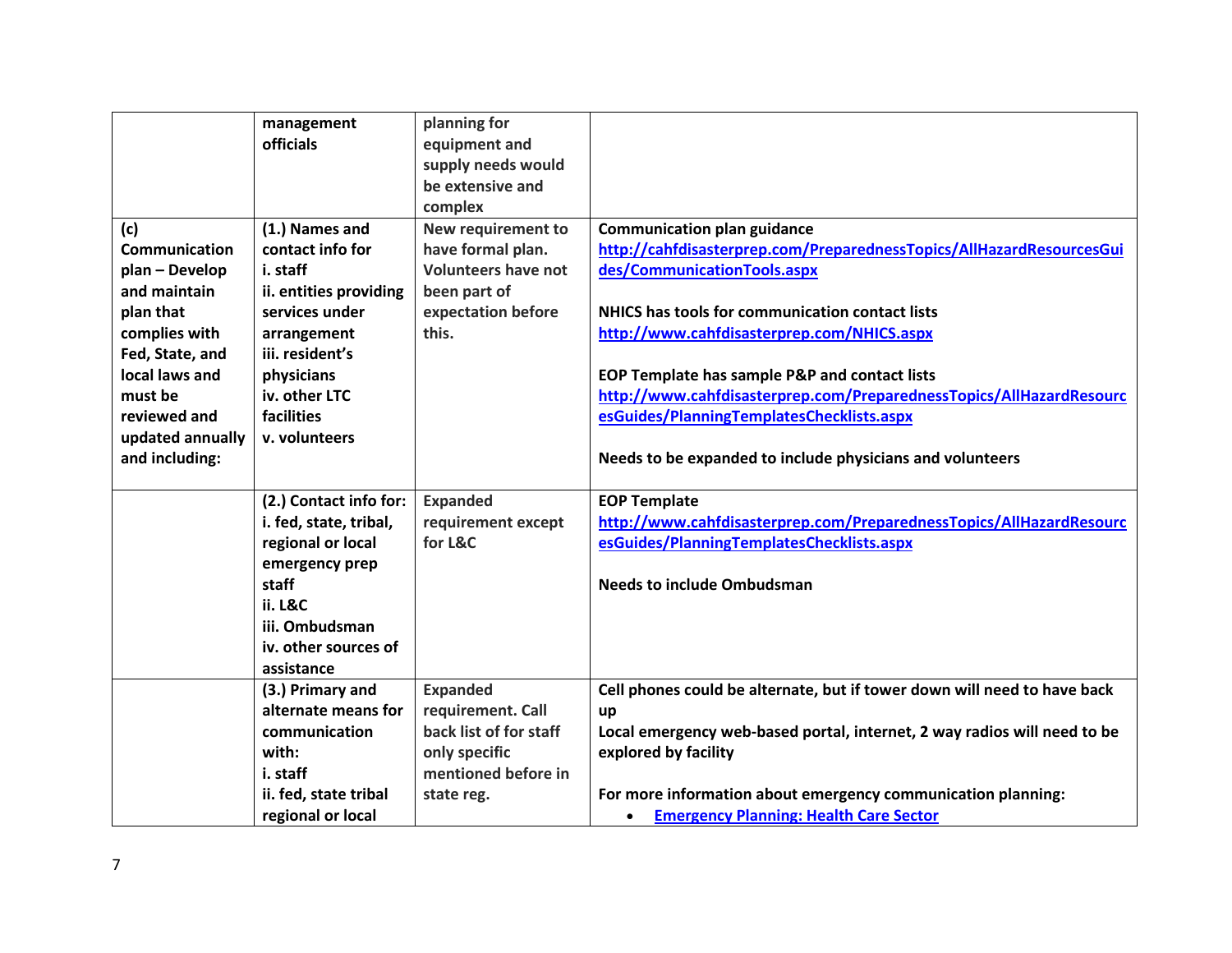|                                   | emergency<br>management<br>agencies                                                                                                                                                                             | <b>Primary and alternate</b><br>means need to be<br>explored.                                                                                                                                                                                                                                                                                                                                                       | <b>Government Emergency Telecommunications Service (GETS)</b><br>$\bullet$<br><b>Healthcare Preparedness Capabilities - National Guidance for</b><br>$\bullet$<br><b>Healthcare System Preparedness</b>                                                                                                                              |
|-----------------------------------|-----------------------------------------------------------------------------------------------------------------------------------------------------------------------------------------------------------------|---------------------------------------------------------------------------------------------------------------------------------------------------------------------------------------------------------------------------------------------------------------------------------------------------------------------------------------------------------------------------------------------------------------------|--------------------------------------------------------------------------------------------------------------------------------------------------------------------------------------------------------------------------------------------------------------------------------------------------------------------------------------|
| (c)<br>Communication<br>plan cont | (4.) Method for<br>sharing info and<br>medical<br>documentation for<br>residents under the<br>LTC Facility's care,<br>as necessary, with<br>other health care<br>providers to<br>maintain continuity<br>of care | "Disaster Tag"<br>Could be the grab and<br>go transfer packet.<br><b>EHR planning critical</b><br>due to<br>interoperability issues                                                                                                                                                                                                                                                                                 | NHICS has sample resident info sheet form<br>http://www.cahfdisasterprep.com/NHICS.aspx<br><b>EOP Template has sample forms</b><br>http://www.cahfdisasterprep.com/PreparednessTopics/AllHazardResourc<br>esGuides/PlanningTemplatesChecklists.aspx<br>http://www.cahfdownload.com/cahf/dpp/RSG_ElectHealthRecord.pdf                |
|                                   | (5.) Means to<br>release resident<br>info in event of<br>evacuation as<br>permitted under 45<br><b>CFR</b><br>164.510(b)(1)(ii)                                                                                 | <b>Under the Privacy</b><br>Rule (HIPPA), covered<br>entities may disclose,<br>without a patient's<br>authorization,<br>protected health<br>information about<br>the patient as<br>necessary to treat the<br>patient or to treat a<br>different patient.<br><b>Treatment includes</b><br>the coordination or<br>management of<br>health care and<br>related services by<br>one or more health<br>care providers and | Additional information and resources regarding the application of the<br>HIPAA Privacy Rule during emergency scenarios can be located at:<br><b>Summary of the HIPAA Privacy Rule</b><br>$\bullet$<br><b>HIPAA Privacy in Emergency Situations</b><br>$\bullet$<br><b>Emergency Situations: Preparedness, Planning, and Response</b> |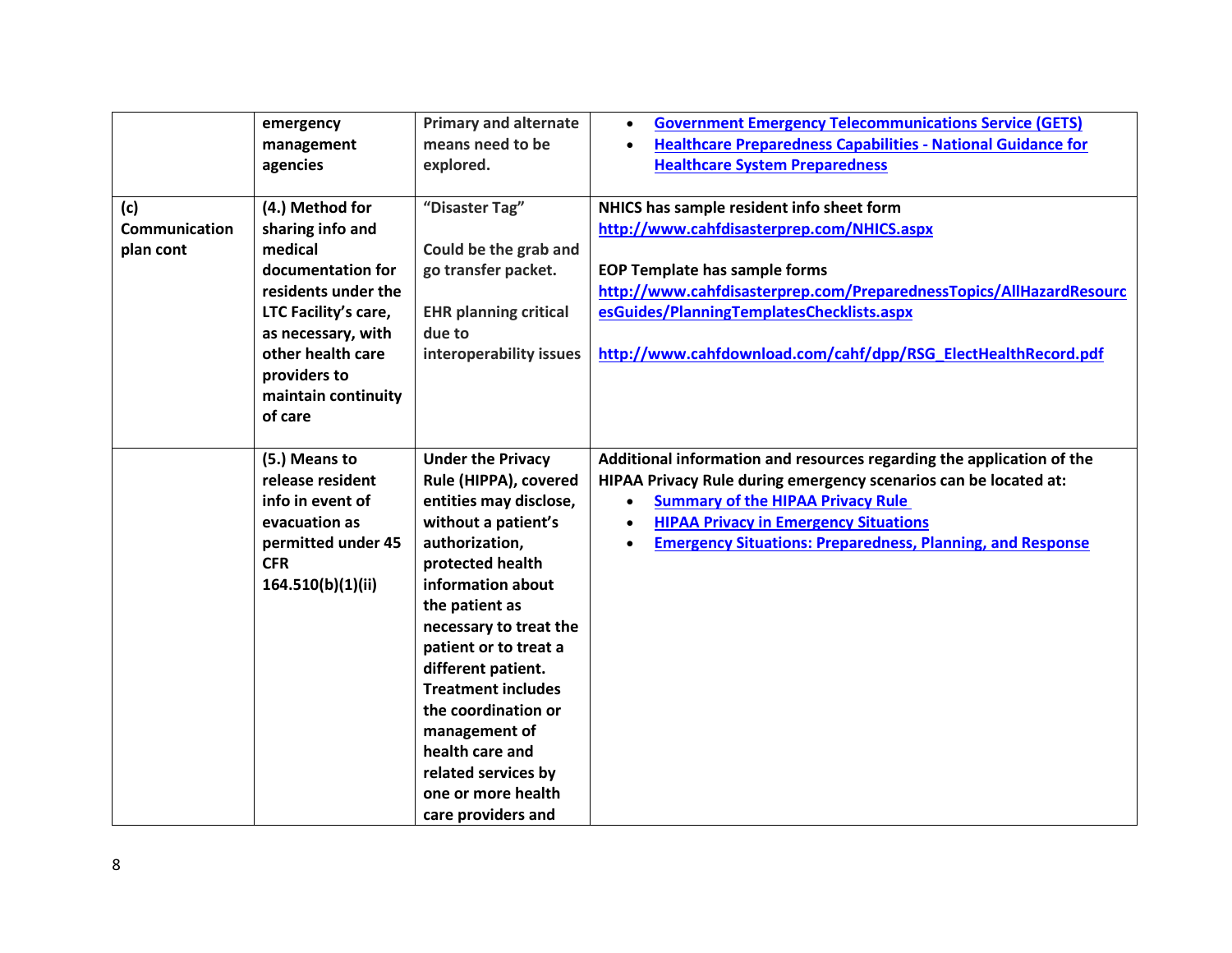|                                                                                                                                                                                                                      | others, consultation<br>between providers,<br>and the referral of<br>patients<br><b>Additional leniency</b><br>under 1135 Waiver                                                                              |                                                                                                                                                                                                                            |
|----------------------------------------------------------------------------------------------------------------------------------------------------------------------------------------------------------------------|---------------------------------------------------------------------------------------------------------------------------------------------------------------------------------------------------------------|----------------------------------------------------------------------------------------------------------------------------------------------------------------------------------------------------------------------------|
| (6.) Means of<br>providing info<br>about general<br>condition and<br>location of<br>residents<br>45 CFR<br>164.510(b)(4)                                                                                             | <b>Transfer info and</b><br>tracking logs                                                                                                                                                                     | <b>EOP Template has logs</b><br>http://www.cahfdisasterprep.com/PreparednessTopics/AllHazardResourc<br>esGuides/PlanningTemplatesChecklists.aspx                                                                           |
| (7.) Means of<br>providing info re<br>LTC facility's<br>occupancy, needs,<br>and ability to<br>provide assistance,<br>to authority having<br>jurisdiction or<br><b>Incident Command</b><br><b>Center or designee</b> | <b>New requirement</b><br>Policy and system for<br>responding to<br>situation status<br>requests and bed<br>availability polls<br><b>Connecting and</b><br>communicating with<br>local centers -<br>localized | Need to collaborate with local authorities and state survey agency on this<br>process. Probably the process already exists with hospital reporting to the<br>EMS agencies. SNFs may be able to participate in that system. |
| (8.) Method of<br>sharing info from<br>emergency plan<br>that the facility has<br>been determined<br>appropriate with<br>residents and their<br>families/reps                                                        | <b>New requirement</b><br><b>Before event</b>                                                                                                                                                                 | <b>Facility specific</b><br>CMS does not specify how or frequency but leaves it up to facility to<br>decide what is appropriate.<br>Could be part of orientation<br><b>Annual meeting</b><br><b>Newsletter</b>             |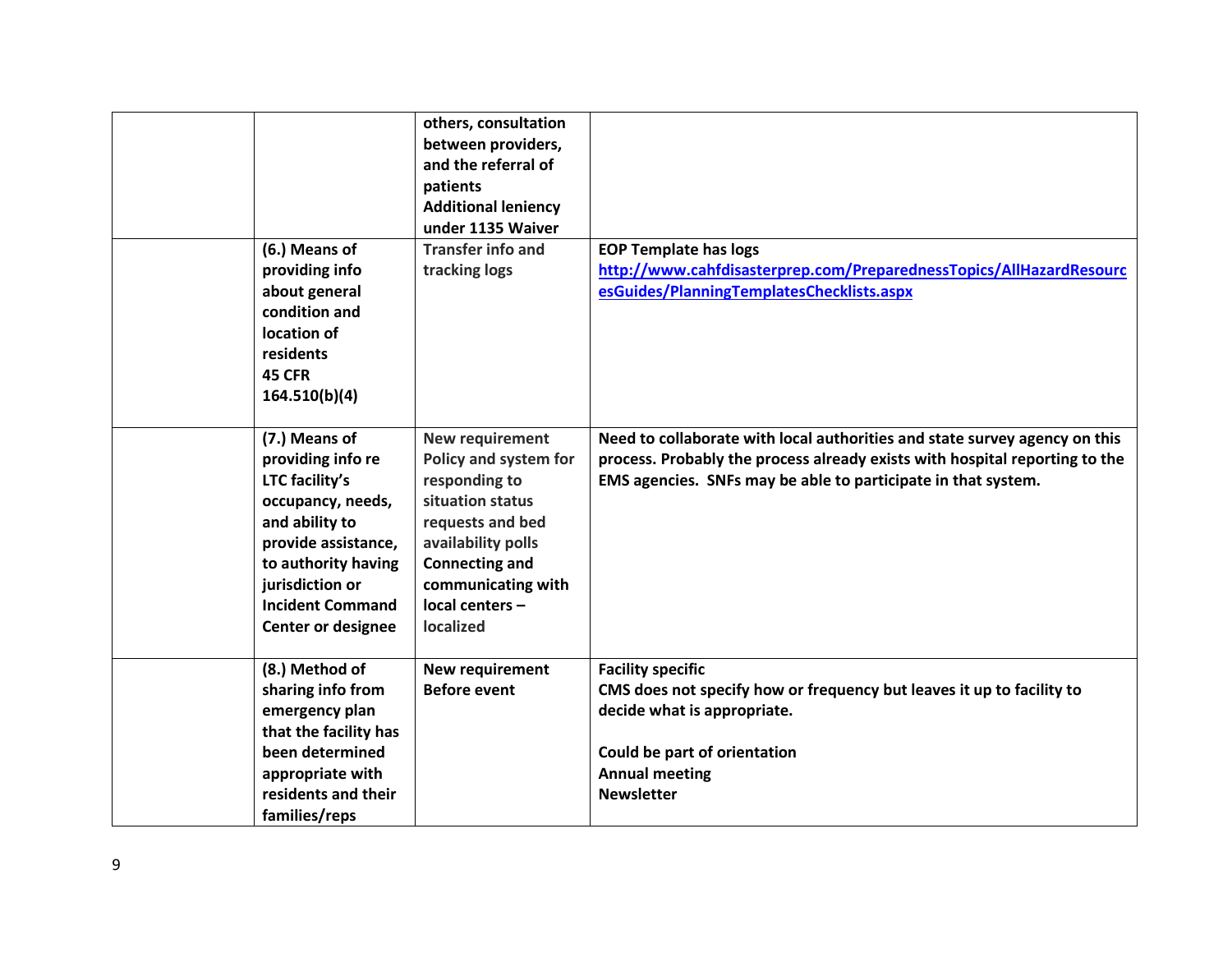| (d) . Training and     | (1.) Training          | <b>Expanded</b>             | <b>EOP Template has training section</b>                             |
|------------------------|------------------------|-----------------------------|----------------------------------------------------------------------|
| <b>Testing program</b> | program must do all    | requirement.                | http://www.cahfdisasterprep.com/PreparednessTopics/AllHazardResourc  |
| - Develop and          | the following:         | <b>Volunteers and those</b> | esGuides/PlanningTemplatesChecklists.aspx                            |
| maintain an            | i. initial training in | under service               |                                                                      |
| emergency prep         | emergency prep         | contracts                   |                                                                      |
| training and           | P&P to all new and     |                             |                                                                      |
| testing program        | existing staff,        |                             |                                                                      |
| based on the           | <b>individuals</b>     |                             |                                                                      |
| emergency plan         | providing services     |                             |                                                                      |
| based on risk          | under arrangement,     |                             |                                                                      |
| assessment,            | and volunteers         |                             |                                                                      |
| P&Ps and               | consistent with        |                             |                                                                      |
| communication          | their expected roles   |                             |                                                                      |
| plan developed         |                        |                             |                                                                      |
| and updated at         |                        |                             |                                                                      |
| least annually         |                        |                             |                                                                      |
|                        | ii. provide at least   |                             |                                                                      |
|                        | annually               |                             |                                                                      |
|                        | iii. maintain          |                             |                                                                      |
|                        | documentation of       |                             |                                                                      |
|                        | training               |                             |                                                                      |
|                        | iv. demonstrate        |                             |                                                                      |
|                        | staff knowledge of     |                             |                                                                      |
|                        | emergency              |                             |                                                                      |
|                        | procedures             |                             |                                                                      |
|                        |                        |                             |                                                                      |
|                        | $(2.)$ Testing - LTC   |                             | <b>Drill templates</b>                                               |
|                        | must conduct           |                             | http://www.cahfdisasterprep.com/PreparednessTopics/ExerciseDrillTemp |
|                        | exercises to test      |                             | lates.aspx                                                           |
|                        | plan at least          |                             |                                                                      |
|                        | annually including     |                             | https://asprtracie.hhs.gov/technical-resources/7/Exercise-Program-   |
|                        | unannounced staff      |                             | <b>Design-Evaluation-Facilitation/7</b>                              |
|                        | drills using the       |                             |                                                                      |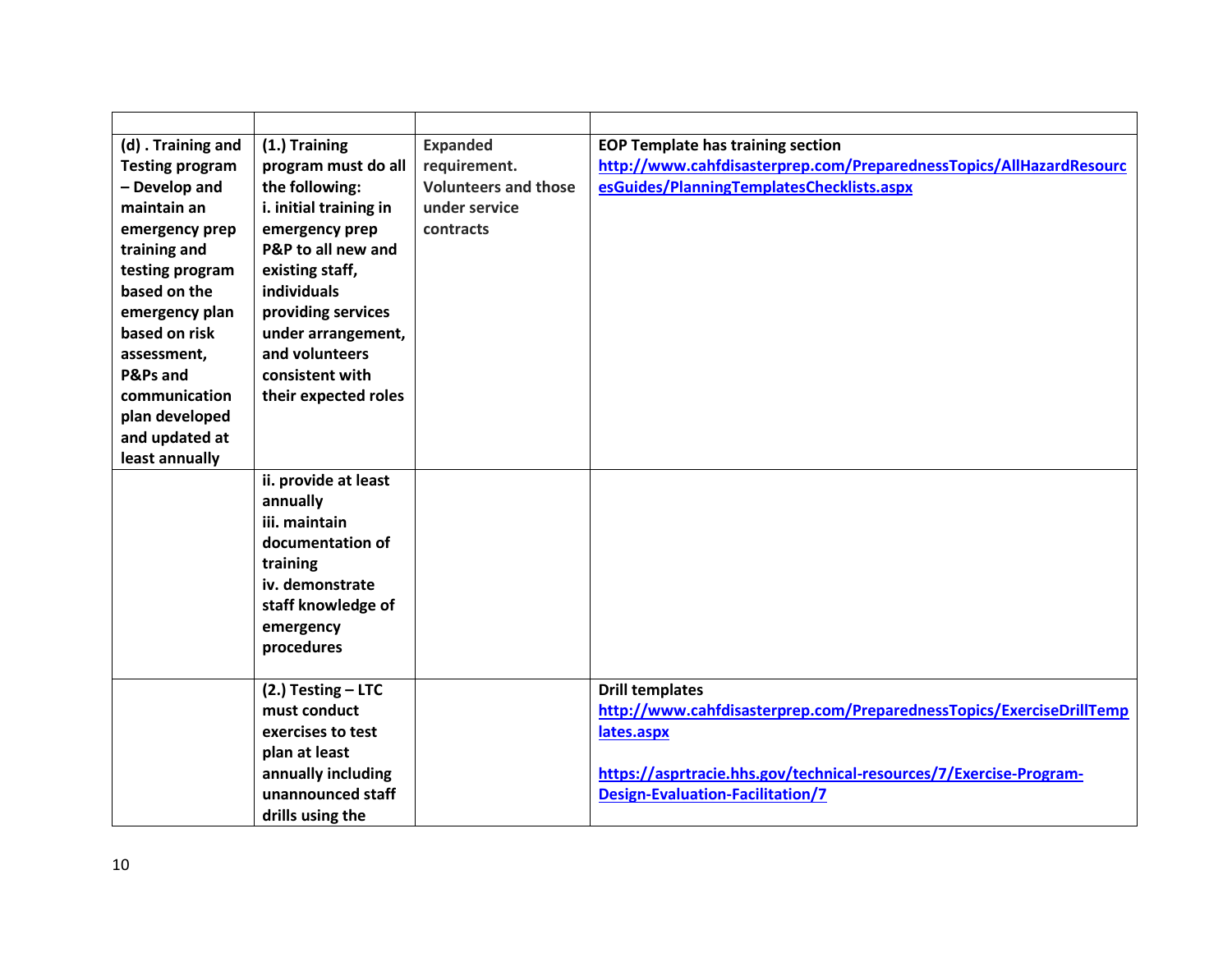|                                        | emergency<br>procedures. LTC<br>must do following:                                                                                                                                                                                                                                                                  |                                                                                                                                                                | https://www.ahcancal.org/facility_operations/disaster_planning/Docume<br>nts/Black%20Diamond%20-%20AAR-IP%20-%20FINAL.PDF                                                                                                                                                                  |
|----------------------------------------|---------------------------------------------------------------------------------------------------------------------------------------------------------------------------------------------------------------------------------------------------------------------------------------------------------------------|----------------------------------------------------------------------------------------------------------------------------------------------------------------|--------------------------------------------------------------------------------------------------------------------------------------------------------------------------------------------------------------------------------------------------------------------------------------------|
|                                        | i. Participate in a<br>full scale exercise<br>that is community $-$<br>based or if not<br>accessible, conduct<br>an individual<br>facility-based.<br><b>Exempt if</b><br>experience an<br>actual or man-made<br>emergency that<br>requires activation<br>of the emergency<br>plan for 1 year<br>following the event | New requirement to<br>do community<br>exercise<br>*Local exercises are<br>not always built for<br><b>SNF</b>                                                   | Need to work with local authorities to include exercise elements that is<br>relevant for SNF participation.<br>https://www.cms.gov/Medicare/Provider-Enrollment-and-<br>Certification/SurveyCertEmergPrep/Downloads/By-Name-by-State-<br><b>Healthcare-Coalitions.pdf</b>                  |
| (d)Training and<br><b>Testing cont</b> | ii. Conduct an<br>additional exercise<br>that may include<br>not limited to the<br>following:<br>A. A second full-<br>scale exercise that<br>is community or<br>individual - facility<br>based<br><b>B.</b> A tabletop<br>exercise that<br>includes a group<br>discussion led by a                                  | New requirement<br><b>Formal exercise with</b><br>scenario and<br>facilitator or second<br>community full scale<br>drill that specifically<br>tests their plan | Prep a library of exercise scenarios for most common events as indicated<br>by risk assessment<br>http://www.cahfdisasterprep.com/PreparednessTopics/ExerciseDrillTemp<br>lates.aspx<br>http://www.cahfdownload.com/cahf/dpp/CAHF%20Evacuation%20Drill%<br>20Guidebook%20%20-%20041509.pdf |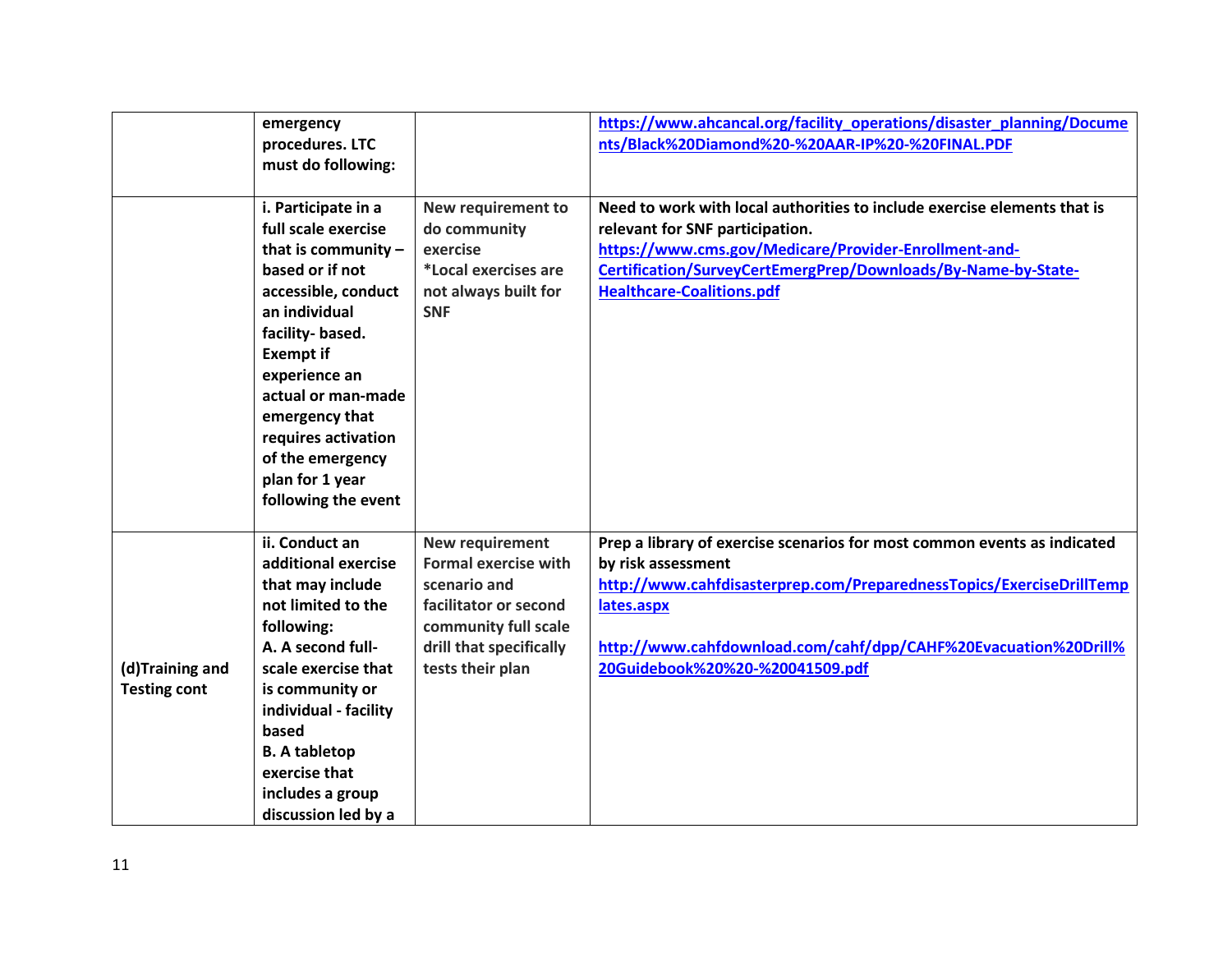|                | facilitator, using a   |                            |                                                                        |
|----------------|------------------------|----------------------------|------------------------------------------------------------------------|
|                | narrated, clinically-  |                            |                                                                        |
|                | relevant emergency     |                            |                                                                        |
|                | scenario, and a set    |                            |                                                                        |
|                | of problem             |                            |                                                                        |
|                | statements,            |                            |                                                                        |
|                | directed messages      |                            |                                                                        |
|                | or prepared            |                            |                                                                        |
|                | questions designed     |                            |                                                                        |
|                | to challenge an        |                            |                                                                        |
|                | emergency plan.        |                            |                                                                        |
|                | iii. Analyze the LTC   |                            | <b>After Action Template</b>                                           |
|                | facility's response    |                            | https://www.ahcancal.org/facility_operations/disaster_planning/Pages/P |
|                | to and maintain        |                            | lanning-Ahead.aspx                                                     |
|                | documentation of       |                            |                                                                        |
|                | all drills, table top  |                            |                                                                        |
|                | exercises, and         |                            |                                                                        |
|                | emergency events,      |                            |                                                                        |
|                | and revise the LTC     |                            |                                                                        |
|                | facility's emergency   |                            |                                                                        |
|                | plan as needed.        |                            |                                                                        |
| (e) Emergency  | (1.) Emergency         | These are the same         | <b>Existing requirements</b>                                           |
| and standby    | generator location     | basic requirements         | http://www.nfpa.org/news-and-research/news-and-media/press-            |
| power systems. | in accordance found    | for an emergency           | room/news-releases/2016/the-us-centers-for-medicare-medicaid-          |
|                | in the Health Care     | generator that is          | services-now-requires-facilities-to-comply-with-nfpa-101-and-99        |
|                | <b>Facilities Code</b> | installed at a SNF         |                                                                        |
|                | (NFPA 99 and           | required to provide        | http://www.nfpa.org/codes-and-standards/all-codes-and-standards/list-  |
|                | tentative Interim      | an alternate source of     | of-codes-and-standards?mode=code&code=99                               |
|                | <b>Amendments (TIA</b> | power for Life Safety      |                                                                        |
|                | 12-2, TIA 12-3, TIA    | <b>Compliance purposes</b> |                                                                        |
|                | 12-4, TIA 12-5 and     | and when life-support      |                                                                        |
|                | TIA 12-6), LSC         | equipment is present.      |                                                                        |
|                | (NFPA 101 and TIA      | So, if it is determined    |                                                                        |
|                | 12-1, 12-2, 12-3, 12-  | that an emergency          |                                                                        |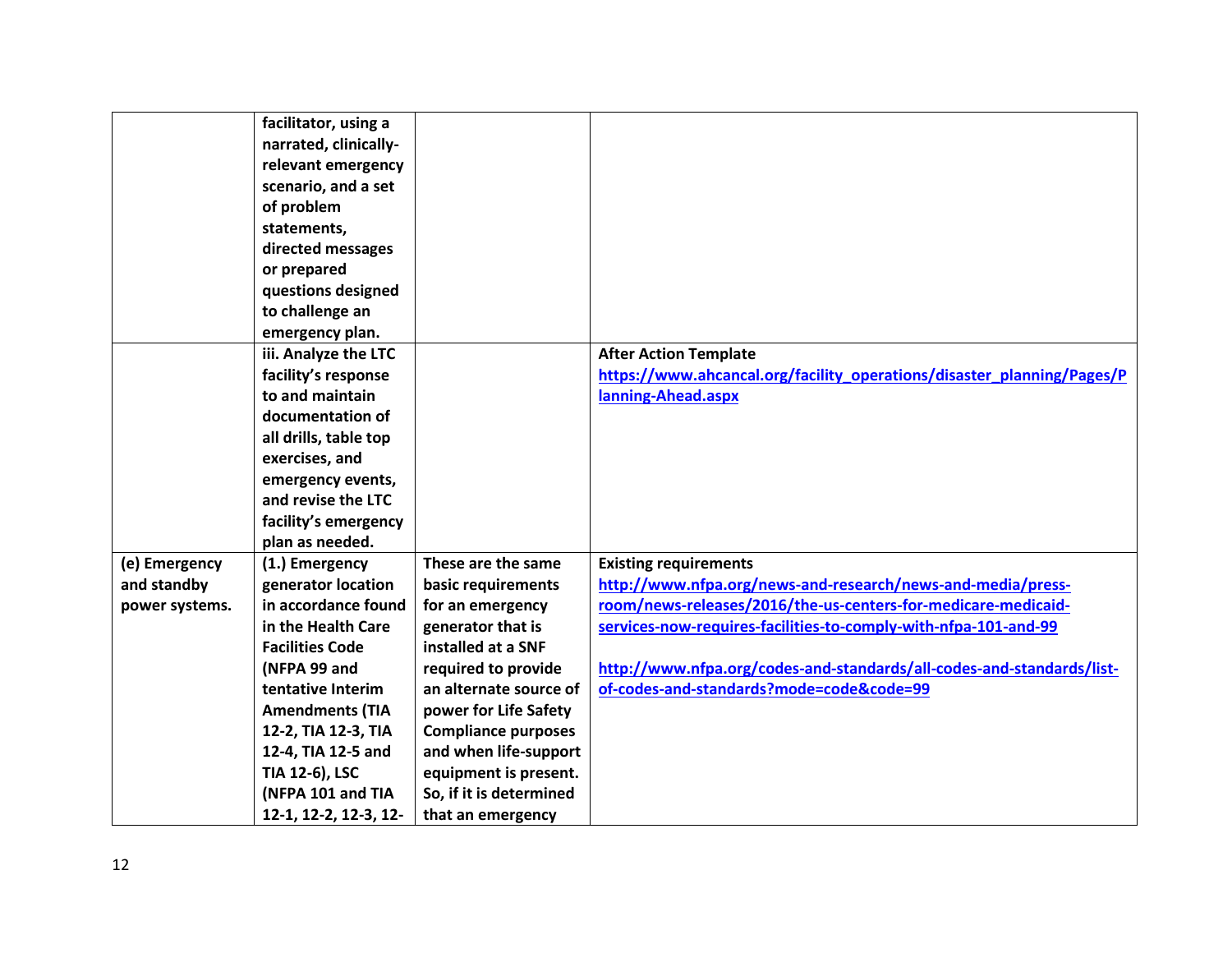| 4), and NFPA 110,<br>when a new<br>structure is built or<br>when an existing<br>structure or<br>building is<br>renovated.                                                                 | generator is needed<br>for Emergency<br><b>Preparedness</b><br>purposes, the<br>installation<br>requirements are the<br>same as those<br>currently enforced by<br>NFPA 101, The Life<br>Safety Code, 2012<br>edition. References:<br>Section 15.1.3 of<br>NFPA 99, 2012 edition<br><b>Chapter 7 of NFPA</b><br>110, 2010 edition                          |                                                                                                                                                                                                                                                                                   |
|-------------------------------------------------------------------------------------------------------------------------------------------------------------------------------------------|-----------------------------------------------------------------------------------------------------------------------------------------------------------------------------------------------------------------------------------------------------------------------------------------------------------------------------------------------------------|-----------------------------------------------------------------------------------------------------------------------------------------------------------------------------------------------------------------------------------------------------------------------------------|
| $(2.)$ Must<br>implement<br>emergency power<br>system inspection,<br>testing, and<br>maintenance<br>requirements found<br>in Health Care<br><b>Facilities Code,</b><br>NFPA 110, and LSC. | These are the same<br>inspection, testing<br>and maintenance<br>requirements that<br>facilities must follow<br>when they have an<br>emergency generator<br>installed. The<br>proposed rule was<br>going to impose a<br>stricter testing<br>requirement that<br>would have required<br>the generator to be<br>tested on an annual<br>basis under full load | http://www.ltlmagazine.com/blogs/stan-szpytek/5-tips-keep-emergency-<br>generators-performing-ltc-facilities<br>Shelter in Place Planning Guide has section on generators<br>https://www.ahcancal.org/facility_operations/disaster_planning/Docume<br>nts/SIP Guidebook Final.pdf |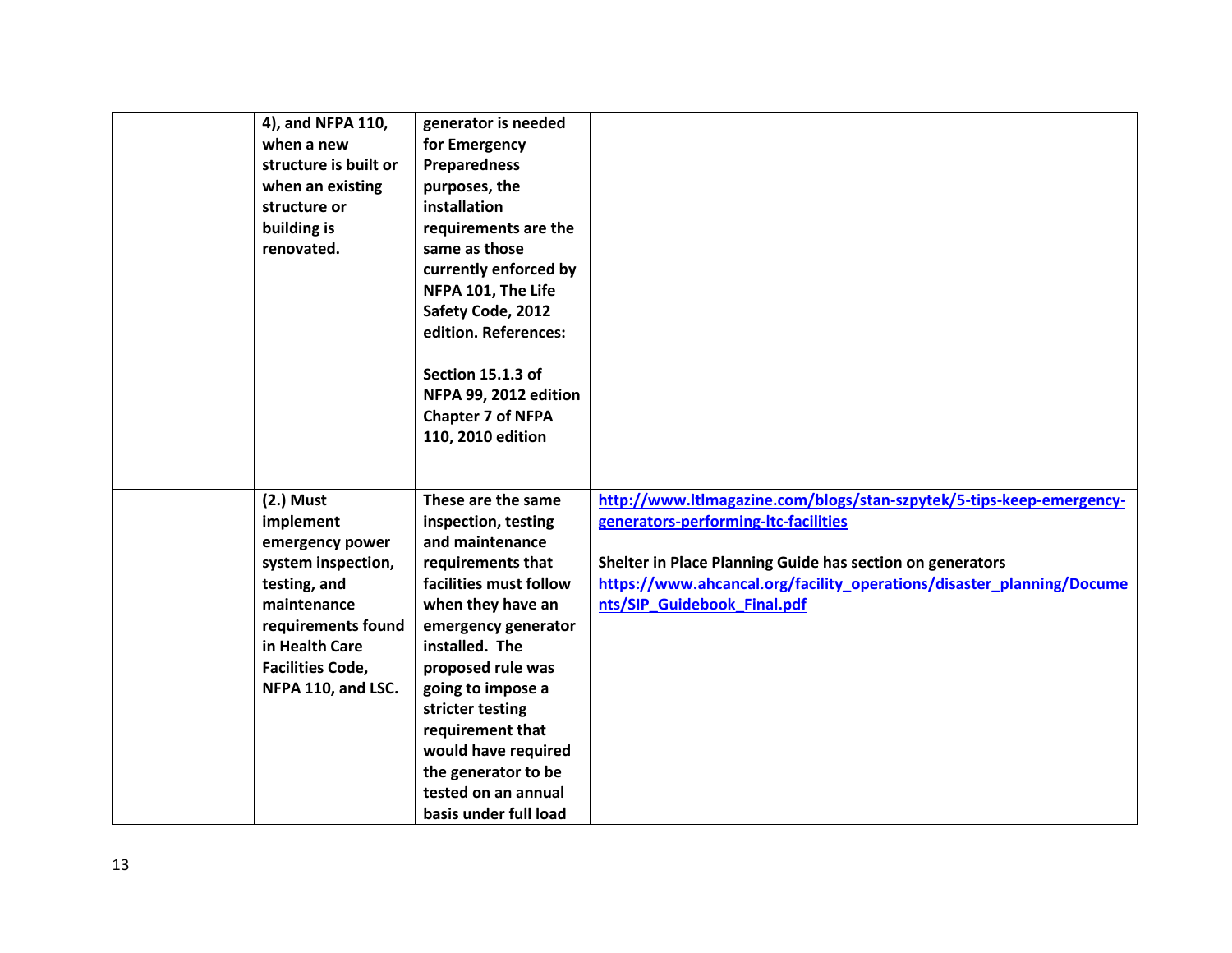|                     |                        | for four (4)             |                                                                             |
|---------------------|------------------------|--------------------------|-----------------------------------------------------------------------------|
|                     |                        | continuous hours.        |                                                                             |
|                     |                        | This provision was       |                                                                             |
|                     |                        | not included in the      |                                                                             |
|                     |                        | final version of the     |                                                                             |
|                     |                        | rule.                    |                                                                             |
|                     |                        |                          |                                                                             |
|                     |                        | <b>References:</b>       |                                                                             |
|                     |                        |                          |                                                                             |
|                     |                        | Section 15.1.3 of        |                                                                             |
|                     |                        | NFPA 99, 2012 edition    |                                                                             |
|                     |                        | <b>Chapter 8 of NFPA</b> |                                                                             |
|                     |                        | 110, 2010 edition        |                                                                             |
|                     |                        |                          |                                                                             |
|                     |                        |                          |                                                                             |
|                     | (3) Emergency          | Depending on the risk    | On-site storage may not be feasible for LTC facilities so working with      |
|                     | <b>Generator Fuel</b>  | assessment, facilities   | vendors and local authorities for realistic re-supply plans may be an       |
|                     | <b>Facilities that</b> | might need to expand     | acceptable alternative to expanded amounts of fuel.                         |
|                     | maintain an onsite     | beyond the existing      |                                                                             |
|                     | fuel source to         | minimum                  |                                                                             |
|                     | power emergency        | requirements for fuel.   |                                                                             |
|                     | generators must        |                          |                                                                             |
|                     | have a plan for how    |                          |                                                                             |
|                     | it will keep           |                          |                                                                             |
|                     | emergency power        |                          |                                                                             |
|                     | systems operational    |                          |                                                                             |
|                     | during the             |                          |                                                                             |
|                     | emergency, unless      |                          |                                                                             |
|                     | evacuated.             |                          |                                                                             |
| (f) Integrated      | (1.) Demonstrate       | New requirement          | This will be corporate-specific                                             |
| healthcare          | that each certified    |                          |                                                                             |
| systems. If LTC     | facility within the    |                          | Corporate entities who want to do an integrated plan will need to adhere    |
| facility is part of | system actively        |                          | to all facility specific requirements, and the additional collaboration and |
| a healthcare        | participated in the    |                          | communication with individually certified centers in their company.         |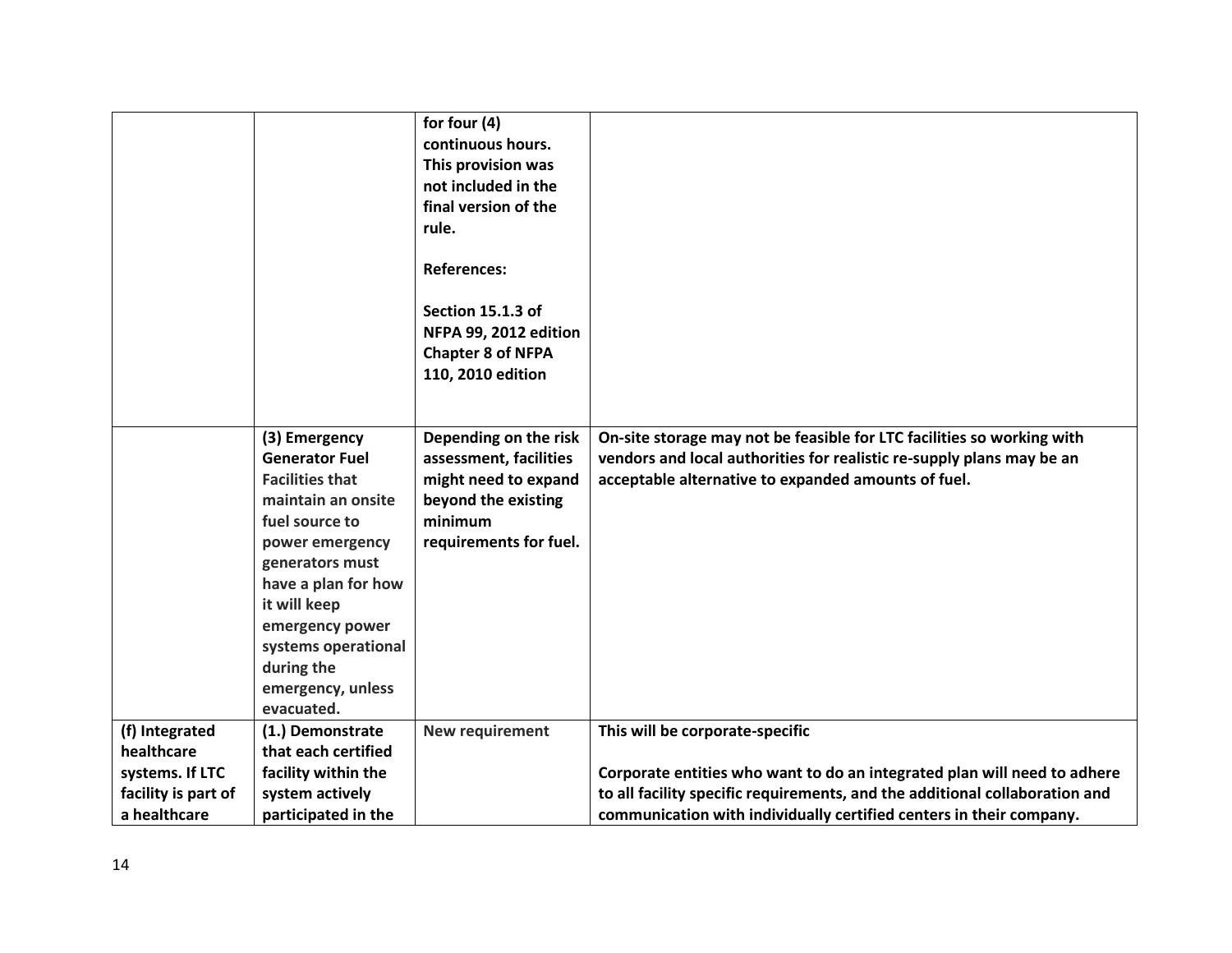| system             | development of the    |                       |  |
|--------------------|-----------------------|-----------------------|--|
| consisting of      | unified and           |                       |  |
| multiple           | integrated EP         |                       |  |
| separately         | program               |                       |  |
| certified          | (2) Be developed      |                       |  |
| healthcare         | and maintained in a   |                       |  |
| facilities that    | manner that takes     |                       |  |
| elects to have a   | in to account each    |                       |  |
| unified and        | facility's unique     |                       |  |
| integrated         | circumstances,        |                       |  |
| emergency          | patient               |                       |  |
| preparedness       | populations, and      |                       |  |
| program, they      | services offered.     |                       |  |
| may choose to      | (3) Demonstrate       |                       |  |
| participate in the | each facility is      |                       |  |
| system's           | capable of actively   |                       |  |
| coordinated EP     | using the unified     |                       |  |
| program.           | and integrated EP     |                       |  |
| If elected the     | program and is in     |                       |  |
| unified and        | compliance with       |                       |  |
| integrated EP      | the program.          |                       |  |
| program must do    |                       |                       |  |
| all of the         |                       |                       |  |
| following:         |                       |                       |  |
|                    | (4) Include a unified | No "one size fits" or |  |
|                    | and integrated        | centralized           |  |
|                    | emergency plan        | equipment unless      |  |
|                    | that meets            | fully integrated and  |  |
|                    | preceding             | able to demonstrate   |  |
|                    | requirements and is   | that each facility is |  |
|                    | based on and          | actively involved in  |  |
|                    | include:              | development and       |  |
|                    | (i) community         | that their unique     |  |
|                    | based risk            | risks/pt              |  |